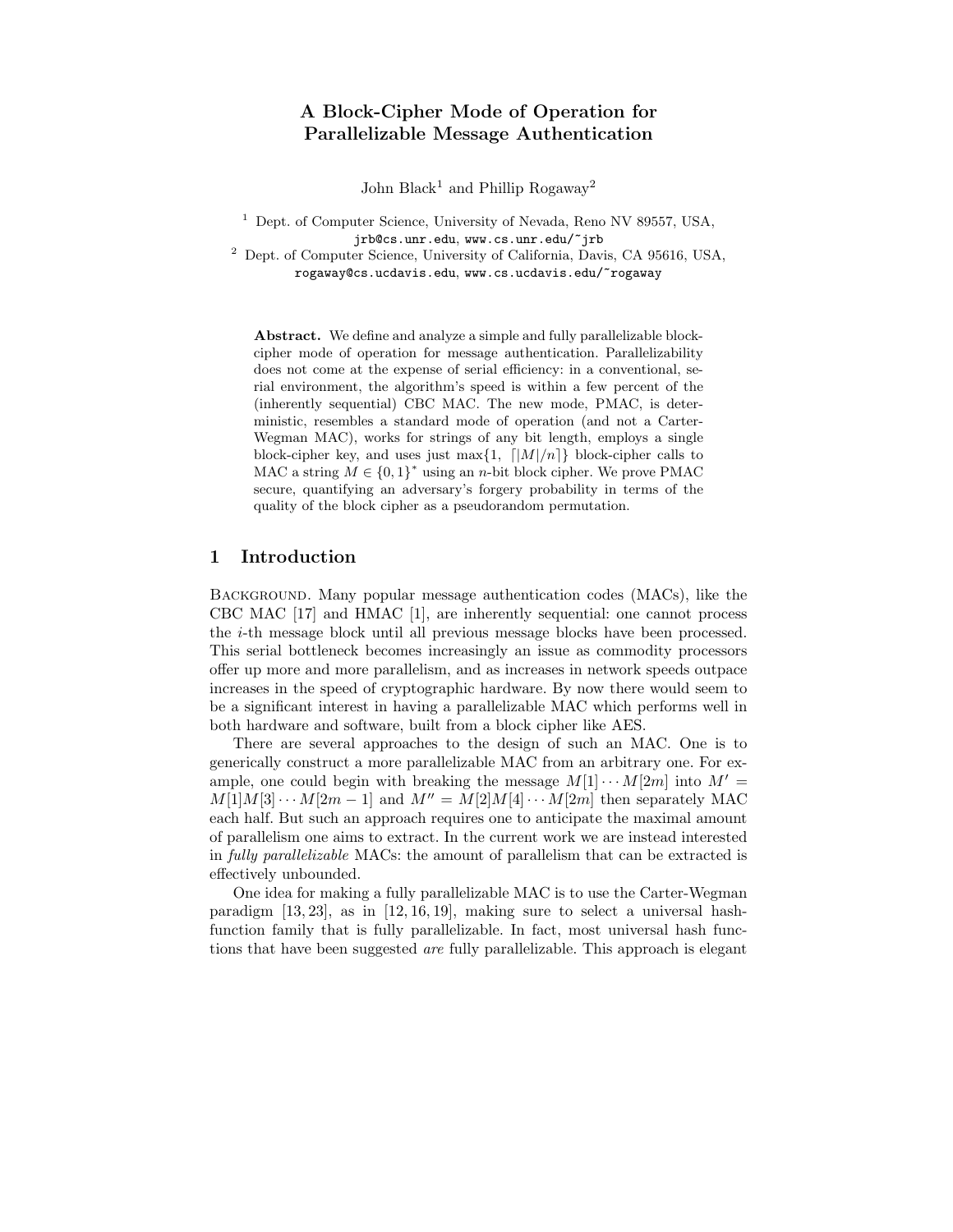and can lead to a nice MAC, but constructions for fast universal hash-functions have proven to be quite complex to specify or to implement well [7, 9], and may be biased either towards hardware or towards software. Twenty years after the paradigm was introduced, we still do not know of a single Carter-Wegman MAC that actually gets used. So the current work goes back to giving a conventional mode, but one designed, this time around, for serial *and* parallel efficiency.

THE XOR MAC. Bellare, Guérin and Rogaway introduced a parallelizable MAC in their XOR MACs [3]. The message M is divided into pieces  $M[1] \cdots M[\ell]$  of length less than the blocksize; for concreteness, think of each  $M[i]$  as having 64 bits when the blocksize is  $n = 128$  bits. Each piece  $M[i]$  is preceded by [i], the number i encoded as a 64-bit number, and to each  $[i] \parallel M[i]$  one applies the block cipher  $E$ , keyed by the MAC key  $K$ . One more block is enciphered, it having a first bit of 1 and then a counter or random value in the remaining  $n - 1$  bits. The MAC is that counter or random value together with the XOR of all  $\ell + 1$ ciphertext blocks. Thus the MAC uses  $\ell + 1 \approx 2m + 1$  block-cipher invocations to authenticate a message of m blocks of n bits; one has paid for parallelizability at a cost of about a factor of two in serial speed. Further disadvantages include the need for randomness or state (conventional MACs are deterministic) and in the increased length of the MAC (because of the counter or random value that has to be included).

PMAC. Unlike the XOR MAC, our new algorithm, PMAC, doesn't waste any block-cipher invocations because of block-indices (nor for a counter or random values). Also, in the spirit of [11], we optimally deal with short final blocks; we correctly MAC messages of arbitrary and varying bit lengths. The result is that PMAC makes do with just  $\lceil |M|/n \rceil$  block-cipher calls to MAC a nonempty message  $M$  using an  $n$ -bit block cipher. PMAC is deterministic, freeing the user from having to provide a counter or random value, and making the MAC shorter. Overhead beyond the block-cipher calls has been aggressively optimized, so a serial implementation of PMAC runs just a few percent slower than the CBC MAC.

Besides the efficiency measures already mentioned, PMAC uses very little key-setup: one block-cipher call. (A few shifts and conditional xors are also used.) The PMAC key is a single key for the underlying blocks cipher; in particular, we forgo the need for key-separation techniques. Avoiding multiple block-cipher keys saves time because many block ciphers have significant key-setup costs.

Being so stingy with keys and block-cipher invocations takes significant care; note that even the traditional CBC MAC uses between one and four additional block-cipher calls, as well as additional key material, once it has been enriched to take care of messages of arbitrary lengths [6, 11, 17, 21]. Of course avoiding this overhead doesn't matter much on long messages, but it is significant on short ones. And in many environments, short messages are common.

We prove PMAC secure, in the sense of reduction-based cryptography. Specifically, we prove that PMAC approximates a random function (and is therefore a good MAC) as long as the underlying block cipher approximates a random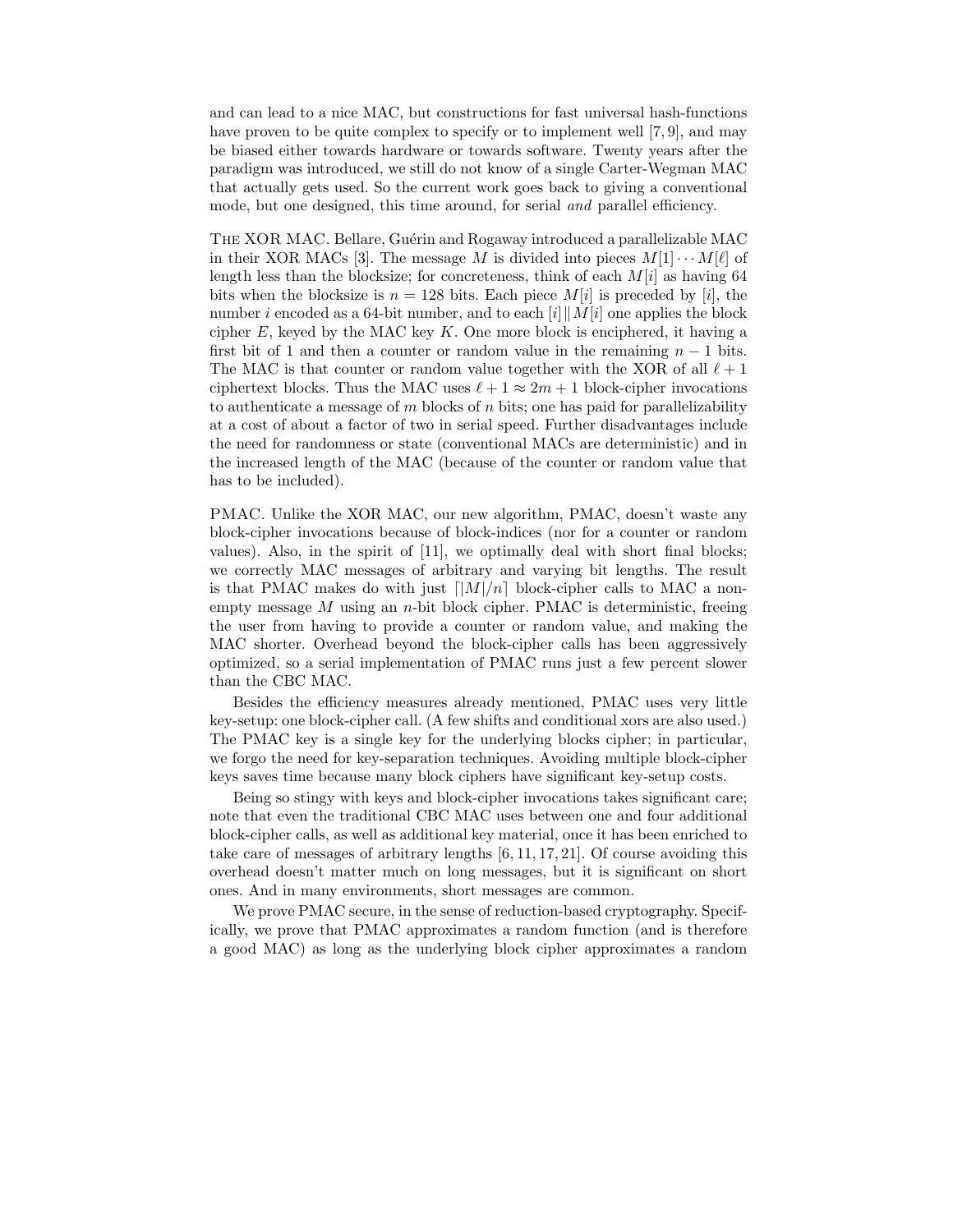permutation. The actual results are quantitative; the security analysis is in the concrete-security paradigm.

PMAC was proposed in response to NIST's call for contributions for a first modes-of-operation workshop. Earlier versions of this writeup were submitted to NIST and posted to their website (Oct 2000, Apr 2001).

ADDITIONAL RELATED WORK. Building on [3], Gligor and Donescu describe a MAC they call the XECB MAC [14]. That MAC is not deterministic, it uses more block-cipher invocations, and it was not designed for messages of arbitrary bit length. But, like PMAC, it goes beyond the XOR MAC by combining a message index and a message block in a way other than encoding the two. In particular, [14] combines i and  $M[i]$  by adding to  $M[i]$ , modulo  $2^n$ , a secret multiple *i*. We combine *i* and  $M[i]$  by different means, to reduce overhead and obtain a better bound.

PMAC was also influenced by the variant of the XOR MAC due to Bernstein [8]. His algorithm is deterministic, and the way that the XOR MAC was made deterministic in [8] is similar to the way that PMAC has been made deterministic. Finally, there is also some similarity in appearance between PMAC and Jutla's IAPM encryption mode [18].

#### 2 Mathematical Preliminaries

NOTATION. If  $i \geq 1$  is an integer then  $n\tau(i)$  is the number of trailing 0-bits in the binary representation of i. So, for example,  $ntz(7) = 0$  and  $ntz(8) = 3$ . If  $A \in \{0,1\}^*$  is a string then |A| denotes its length in bits while  $||A||_n =$  $\max\{1, \left\lfloor |A|/n\right\rfloor\}$  denotes its length in *n*-bit blocks (where the empty string counts as one block). If  $A = a_{n-1} \cdots a_1 a_0 \in \{0,1\}^n$  is a string (each  $a_i \in \{0,1\}$ ) then str2num(A) is the number  $\sum_{i=0}^{n-1} 2^i a_i$ . If  $A, B \in \{0,1\}^*$  are equal-length strings than  $A \oplus B$  is their bitwise xor. If  $A \in \{0,1\}^*$  and  $|A| < n$  then  $\mathsf{pad}_n(A)$ is the string  $A 10^{n-|A|-1}$ . If  $A \in \{0,1\}^n$  then  $\text{pad}_n(A) = A$ . With n understood we write  $\textsf{pad}(A)$  for  $\textsf{pad}_n(A)$ . If  $A = a_{n-1}a_{n-2} \cdots a_1a_0 \in \{0,1\}^n$  then  $A \ll 1$  $a_{n-2}a_{n-3}\cdots a_1a_0$  is the n-bit string which is the left shift of A by 1 bit while  $A\gg1=0a_{n-1}a_{n-2}\ldots a_2a_1$  is the *n*-bit string which is the right shift of A by one bit. In pseudocode we write "Partition M into  $M[1] \cdots M[m]$ " as shorthand for "Let  $m = ||M||_n$  and let  $M[1], \ldots, M[m]$  be strings such that  $M[1] \cdots M[m] = M$ and  $|M[i]| = n$  for  $1 \leq i < m$ ."

THE FIELD WITH  $2^n$  POINTS. The field with  $2^n$  points is denoted  $GF(2^n)$ . We interchangeably think of a point a in  $GF(2<sup>n</sup>)$  in any of the following ways: (1) as an abstract point in the field; (2) as an n-bit string  $a_{n-1} \ldots a_1 a_0 \in \{0,1\}^n$ ; (3) as a formal polynomial  $a(\mathbf{x}) = a_{n-1}\mathbf{x}^{n-1} + \cdots + a_1\mathbf{x} + a_0$  with binary coefficients; (4) as a nonnegative integer between 0 and  $2^{n}-1$ , where  $a \in \{0,1\}^{n}$  corresponds to str2num(a). We write  $a(x)$  instead of a if we wish to emphasize that we are thinking of a as a polynomial. To add two points in  $GF(2^n)$ , take their bitwise xor. We denote this operation by  $a \oplus b$ . To multiply two points, fix some irreducible polynomial  $p(x)$  having binary coefficients and degree n. To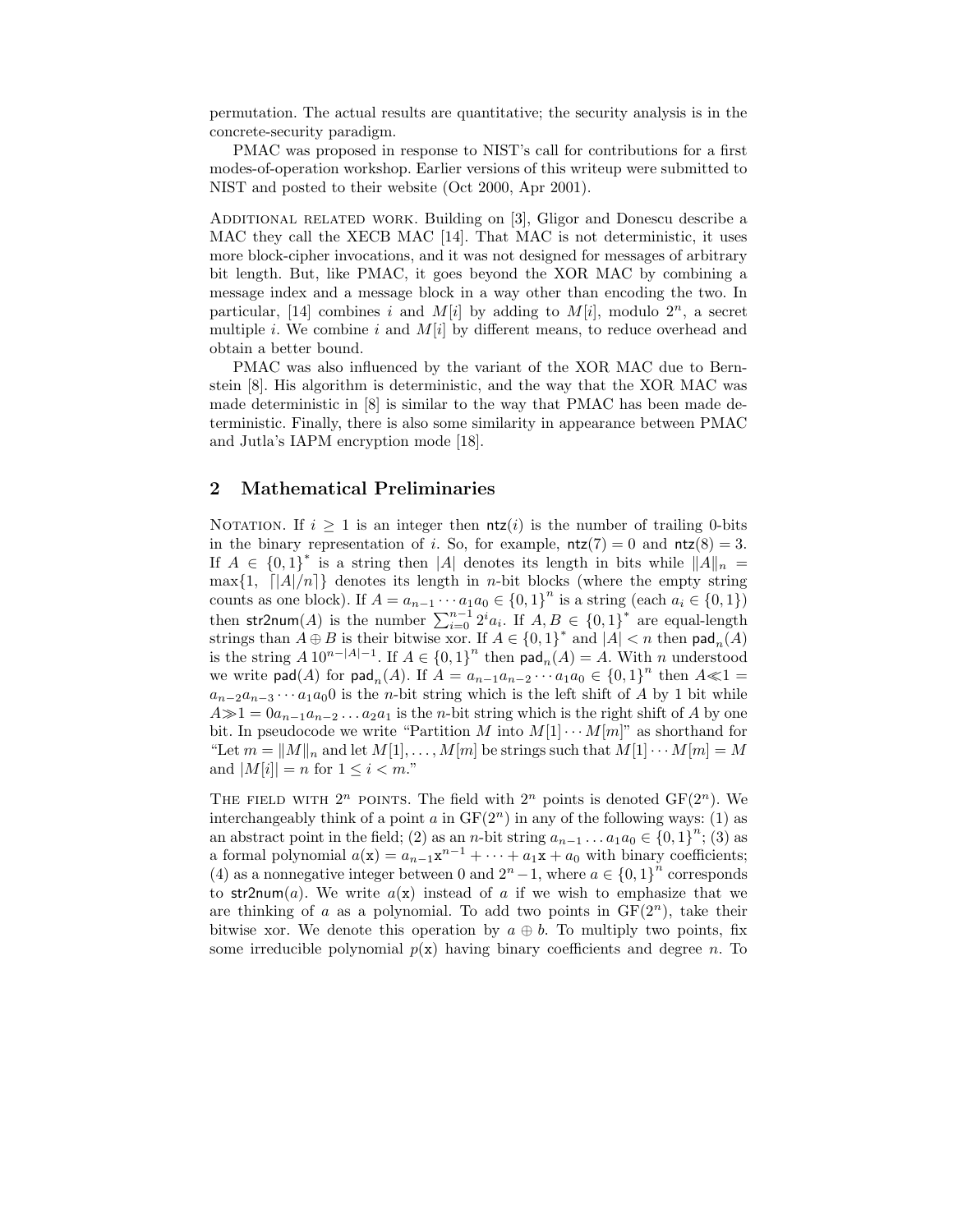be concrete, choose the lexicographically first polynomial among the irreducible degree  $n$  polynomials having a minimum number of coefficients. To multiply points  $a, b \in GF(2^n)$ , which we denote  $a \cdot b$ , regard a and b as polynomials  $a(\mathbf{x}) = a_{n-1}\mathbf{x}^{n-1} + \cdots + a_1\mathbf{x} + a_0$  and  $b(\mathbf{x}) = b_{n-1}\mathbf{x}^{n-1} + \cdots + b_1\mathbf{x} + b_0$ , form their product  $c(\mathbf{x})$  where one adds and multiplies coefficients in  $GF(2)$ , and take the remainder when dividing  $c(x)$  by  $p(x)$ . Note that it is particularly easy to multiply a point  $a \in \{0,1\}^n$  by x. We illustrate the method for  $n = 128$ , where  $p(\mathbf{x}) = \mathbf{x}^{128} + \mathbf{x}^7 + \mathbf{x}^2 + \mathbf{x} + 1$ . Then multiplying  $a = a_{n-1} \cdots a_1 a_0$  by x yields

$$
a \cdot \mathbf{x} = \begin{cases} a \ll 1 & \text{if firstbit}(a) = 0\\ (a \ll 1) \oplus 0^{120} 10000111 & \text{if firstbit}(a) = 1 \end{cases} \tag{1}
$$

It is similarly easy to divide  $a$  by  $x$  (meaning to multiply  $a$  by the multiplicative inverse of x). To illustrate, assume that  $n = 128$ . Then

$$
a \cdot x^{-1} = \begin{cases} a \gg 1 & \text{if } \mathsf{lastbit}(a) = 0\\ (a \gg 1) \oplus 10^{120} 1000011 & \text{if } \mathsf{lastbit}(a) = 1 \end{cases} \tag{2}
$$

If  $L \in \{0,1\}^n$  and  $i \geq -1$ , we write  $L(i)$  to mean  $L \cdot \mathbf{x}^i$ . To compute  $L(-1), L(0), \ldots, L(\mu)$ , where  $\mu$  is small, set  $L(0) = L$  and then, for  $i \in [1..\mu]$ , use Equation (1) to compute  $L(i) = L(i-1) \cdot x$  from  $L(i-1)$ ; and use Equation (2) to compute  $L(-1)$  from  $L$ .

We point out that  $huge = x^{-1}$  will be an enormous number (when viewed as a number); in particular, huge starts with a 1 bit, so huge  $> 2^{n-1}$ . In the security proof this fact is relevant, so there we use *huge* as a synonym for  $x^{-1}$ when this seems to add to clarity.

GRAY CODES. For any  $\ell \ge 1$ , a Gray code is an ordering  $\gamma^{\ell} = \gamma_0^{\ell} \gamma_1^{\ell} \dots \gamma_{2^{\ell}-1}^{\ell}$  of  ${0,1}^{\ell}$  such that successive points differ (in the Hamming sense) by just one bit. For *n* a fixed number, PMAC makes use of the "canonical" Gray code  $\gamma = \gamma^n$ constructed by  $\gamma^1 = 0$  1 while, for  $\ell > 0$ ,

$$
\gamma^{\ell+1} = 0 \gamma^\ell_0 \;\; 0 \gamma^\ell_1 \;\; \cdots \;\; 0 \gamma^\ell_{2^\ell-2} \;\; 0 \gamma^\ell_{2^\ell-1} \;\; 1 \gamma^\ell_{2^\ell-1} \;\; 1 \gamma^\ell_{2^\ell-2} \;\; \cdots \;\; 1 \gamma^\ell_1 \;\; 1 \gamma^\ell_0.
$$

It is easy to see that  $\gamma$  is a Gray code. What is more, for  $1 \leq i \leq 2^{n} - 1$ ,  $\gamma_i = \gamma_{i-1} \oplus (0^{n-1}1 \ll ntz(i))$ . This makes it easy to compute successive points. Note that  $\gamma_1, \gamma_2, \ldots, \gamma_{2^n-1}$  are distinct, different from 0, and  $\gamma_i \leq 2i$ .

Let  $L \in \{0,1\}^n$  and consider the problem of successively forming the strings  $\gamma_1 \cdot L, \gamma_2 \cdot L, \gamma_3 \cdot L, \ldots, \gamma_m \cdot L$ . Of course  $\gamma_1 \cdot L = 1 \cdot L = L$ . Now, for  $i \geq 2$ , assume one has already produced  $\gamma_{i-1} \cdot L$ . Since  $\gamma_i = \gamma_{i-1} \oplus (0^{n-1}1 \leq \text{ntz}(i))$  we know that  $\gamma_i \cdot L = (\gamma_{i-1} \oplus (0^{n-1}1 \ll \mathsf{ntz}(i))) \cdot L = (\gamma_{i-1} \cdot L) \oplus (0^{n-1}1 \ll \mathsf{ntz}(i)) \cdot L =$  $(\gamma_{i-1} \cdot L) \oplus (L \cdot \mathbf{x}^{n\mathsf{trz}(i)}) = (\gamma_{i-1} \cdot L) \oplus L(n\mathsf{tz}(i)).$  That is, the *i*th word in the sequence  $\gamma_1 \cdot L, \gamma_2 \cdot L, \gamma_3 \cdot L, \ldots$  is obtained by xoring the previous word with  $L(\mathsf{ntz}(i))$ .

## 3 Definition of PMAC

PMAC depends on two parameters: a block cipher and a tag length. The block cipher is a function  $E: \mathcal{K} \times \{0,1\}^n \to \{0,1\}^n$ , for some number n, where each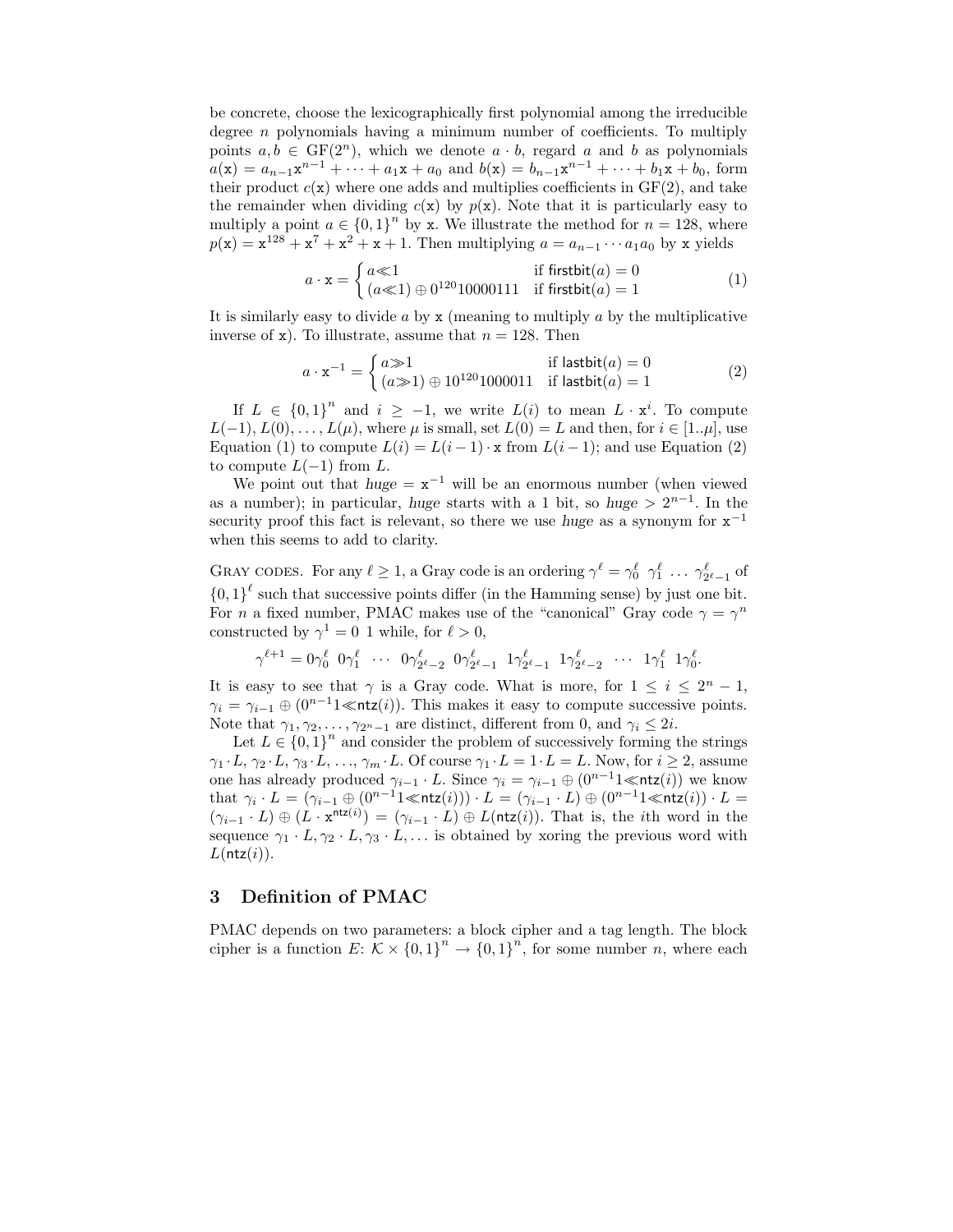```
Algorithm PMAC<sub>K</sub> (M)1. L \leftarrow E_K(0^n)2. if |M| > n2^n then return 0^{\tau}3. Partition M into M[1] \cdots M[m]4. for i \leftarrow 1 to m - 1 do
5. X[i] \leftarrow M[i] \oplus \gamma_i \cdot L6. Y[i] \leftarrow E_K(X[i])7. \Sigma \leftarrow Y[1] \oplus Y[2] \oplus \cdots \oplus Y[m-1] \oplus \mathsf{pad}(M[m])8. if |M[m]| = n then X[m] = \Sigma \oplus L \cdot \mathbf{x}^{-1}9. else X[m] \leftarrow \Sigma10. Tag = E_K(X[m]) [first \tau bits]
11. return Tag
```
Fig. 1. Definition of PMAC. The message to MAC is  $M$  and the key is  $K$ . The algorithm depends on a block cipher  $E: \mathcal{K} \times \{0,1\}^n \to \{0,1\}^n$  and a number  $\tau \in [1..n]$ . Constants  $\gamma_1, \gamma_2, \ldots$ , the meaning of the multiplication operator, and the meaning of pad() are all defined in the text.

 $E(K, \cdot) = E_K(\cdot)$  is a permutation on  $\{0, 1\}^n$ . Here K is the set of possible keys and n is the block length. The tag length is an integer  $\tau \in [1..n]$ . By trivial means the adversary will be able to forge a valid ciphertext with probability  $2^{-\tau}$ . With  $E: \mathcal{K} \times \{0,1\}^n \to \{0,1\}^n$  and  $\tau \in [1..n]$ , we let PMAC $[E,\tau]$  denote PMAC using block cipher E and tag length  $\tau$ . We simplify to PMAC-E when  $\tau$  is irrelevant. PMAC[E,  $\tau$ ] is a function taking a key  $K \in \mathcal{K}$  and a message  $M \in \{0,1\}^*$  and returning a string in  ${0,1}^7$ . The function is defined in Figure 1 and illustrated in Figure 2. We comment that line 2 of Figure 1 is simply to ensure that PMAC is well-defined even for the highly unrealistic case that  $|M| > n2^n$  (by which time our security result becomes vacuous anyway). Alternatively, one may consider PMAC's message space to be strings of length at most  $n2^n$  rather than strings of arbitrary length.

#### 4 Comments

As we shall soon prove, PMAC is more than a good MAC: it is good as a pseudorandom function (PRF) having variable-input-length and fixed-output-length. As long as the underlying block cipher  $E$  is secure, no reasonable adversary will be able to distinguish PMAC<sub>K</sub>( $\cdot$ ), for a random and hidden key K, from a random function  $\rho$  from  $\{0,1\}^*$  to  $\{0,1\}^{\tau}$ . It is a well-known observation, dating to the introduction of PRFs [15], that a good PRF is necessarily a good MAC.

Conceptually, the key is  $(K, L)$ . But instead of regarding this as the key (and possibly defining  $K$  and  $L$  from an underlying key), the value  $L$  is defined from K and then K is still used as a key. Normally such "lazy key-derivation" would get one into trouble, in proofs if nothing else. For PMAC we prove that this form of lazy key-derivation works fine.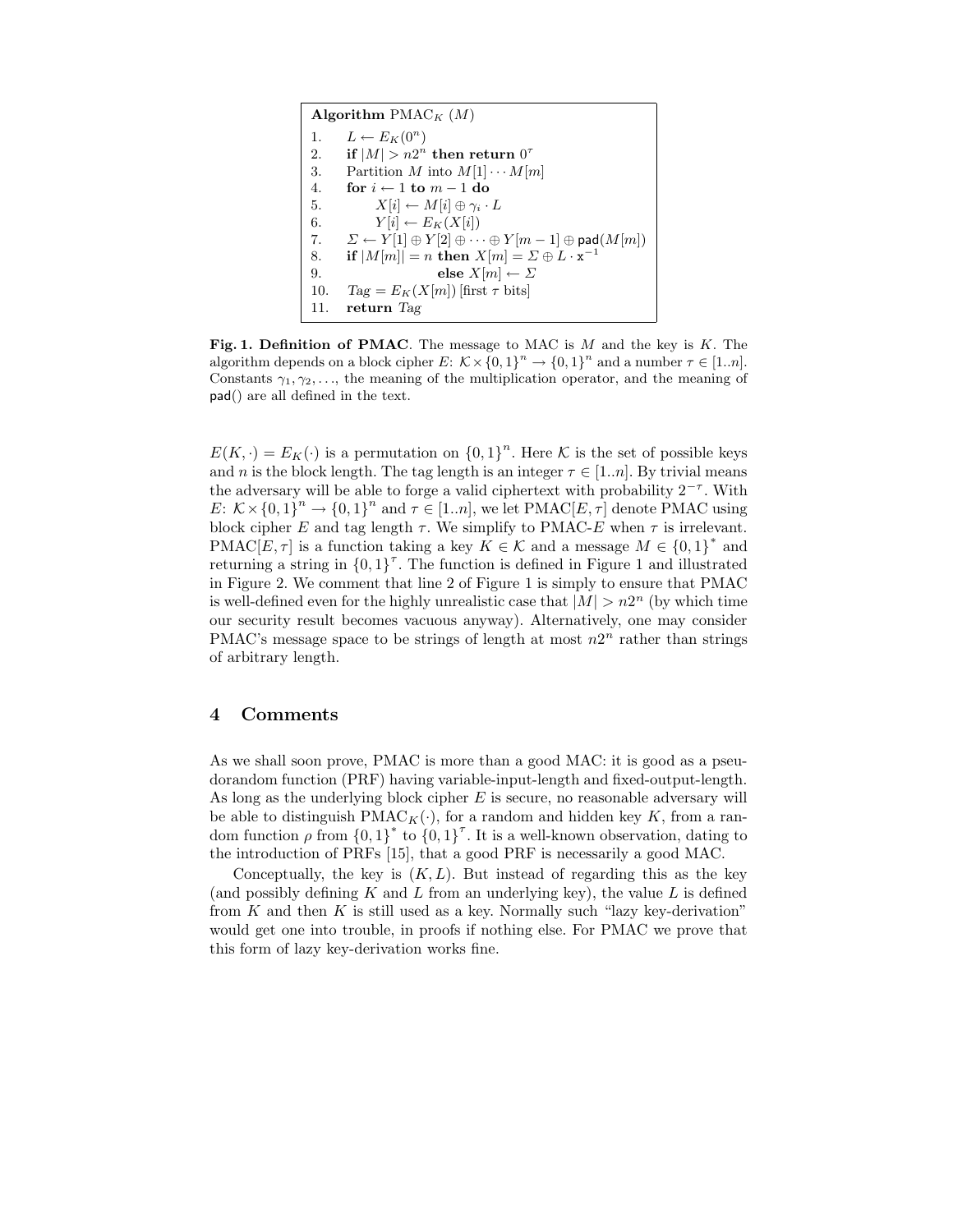

 $\gamma_i \cdot L$  values is described in the text.

Any string  $M \in \{0,1\}^*$  can be MACed, and messages which are not a multiple of the block length are handled without the need for obligatory padding, which would increase the number of block-cipher calls.

MAC generation is "on line," meaning that one does not need to know the length of the message  $M$  in advance. Instead, the message can be MACed as one goes along, continuing until there is an indication that the message is now complete. The work of Petrank and Rackoff brought out the importance of this property [21].

In contrast to a scheme based on mod  $p$  arithmetic (for a prime  $p$ ) or mod  $2<sup>n</sup>$ arithmetic, there is almost no endian-favoritism implicit in the definition of PMAC. (The exception is that the left shift used for forming  $L(i + 1)$  from  $L(i)$  is more convenient under a big-endian convention, as is the right shift used for forming  $L(-1) = L \cdot \mathbf{x}^{-1}$  from  $L$ .)

If  $\tau = n$  (or one retains a constant amount of extra information) PMAC is incremental in the sense of [15] with respect to operations  $\text{append}(M, x) = M||x|$ , truncate( $M, \Delta$ ) = M [first  $|M| - \Delta$  bits], for  $|M| \ge \Delta$ , and replace( $M, i, x$ ) = *M* [first *i* − 1 bits]  $\|x\|$  *M* [last  $|M|$  − *i* −  $|x|$  + 1 bits], where  $|M| \ge i + |x| - 1$ . For each operation it is easy to see how to update the MAC of  $M$  in time proportional to  $|x|, \Delta$ , or  $|x|$ , respectively.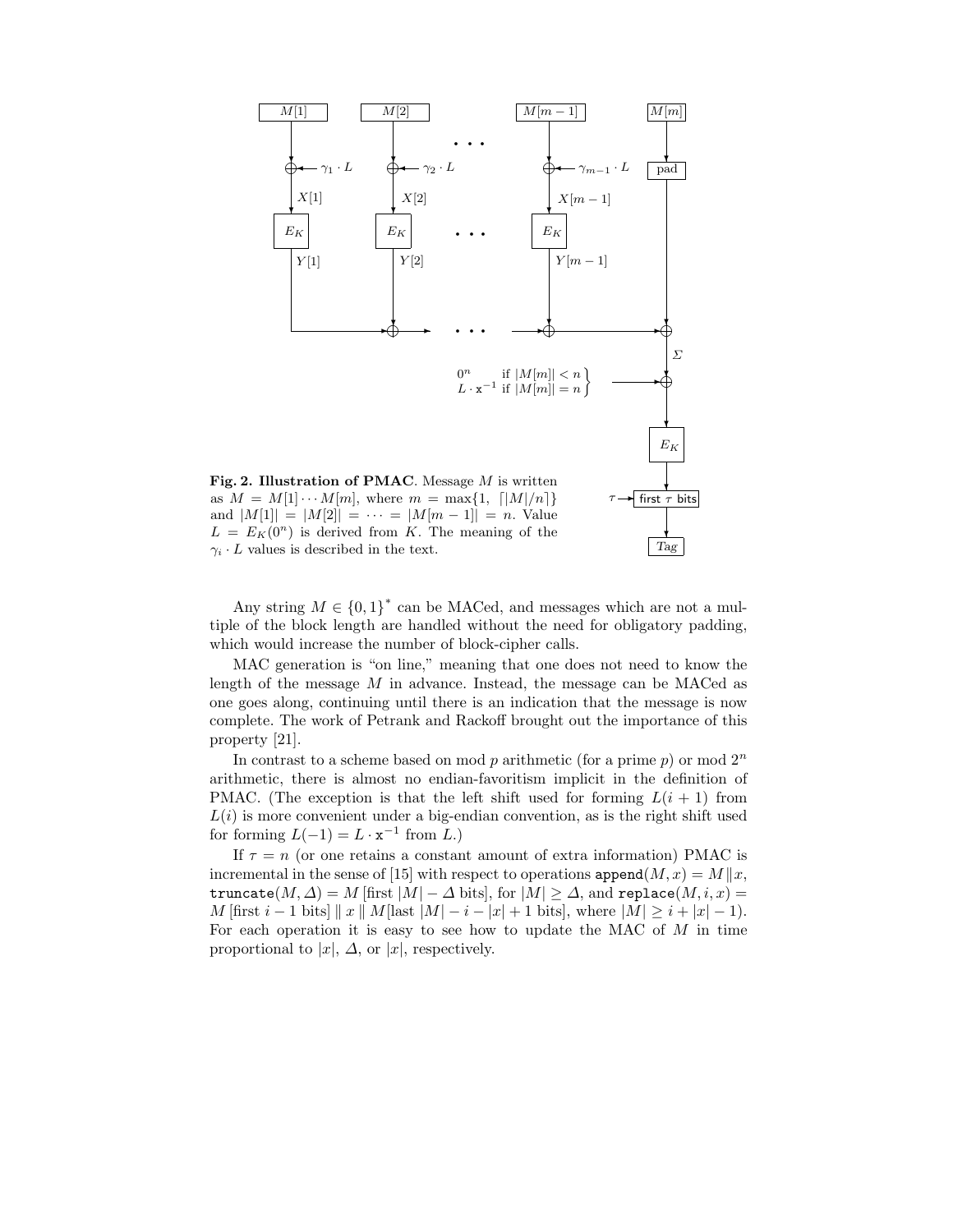PMAC is parsimonious, as defined in [5]. Partition M into  $M[1] \cdots M[m]$  and assume  $|M| \ge n$  and  $\tau = n$ . For  $i \in [1..m]$  such that  $|M[i]| = n$ , there is a simple algorithm to recover M[i] from K,  $M' = M[1] \cdots M[i-1] M[i+1] \cdots M[m],$ and  $Tag = PMAC<sub>K</sub>(M)$ . As shown in [5], a parsimonious PRF can be combined with a parsimonious encryption scheme (eg., CTR mode) to yield a lengthpreserving pseudorandom permutation (a "variable-input-length block cipher") that acts on messages of any number of bits greater than or equal to  $n$ .

#### 5 Theorems

SECURITY DEFINITIONS. We first recall the needed definitions. A block cipher is a function  $E: \mathcal{K} \times \{0,1\}^n \to \{0,1\}^n$  where  $\mathcal K$  is a finite set and each  $E_K(\cdot) =$  $E(K, \cdot)$  is a permutation on  ${0, 1}^n$ . Let Perm $(n)$  denote the set of all permutations on  ${0, 1}^n$ . This set can be regarded as a block cipher by imagining that each permutation is named by a unique element of  $K$ . Let A be an adversary (a probabilistic algorithm) with access to an oracle, and suppose that A always outputs a bit. Define

$$
\mathbf{Adv}_{E}^{\text{prp}}(A) = \Pr[K \stackrel{R}{\leftarrow} \mathcal{K} : A^{E_K(\cdot)} = 1] - \Pr[\pi \stackrel{R}{\leftarrow} \text{Perm}(n) : A^{\pi(\cdot)} = 1]
$$

The above is the probability that adversary A outputs 1 when given an oracle for  $E_K(\cdot)$ , minus the probability that A outputs 1 when given an oracle for  $\pi(\cdot)$ , where K is selected at random from  $K$  and  $\pi$  is selected at random from Perm $(n)$ . Similarly, a function family from *n*-bits to *n*-bits is a map  $F: K \times \{0,1\}^n \rightarrow$  ${0,1}^n$  where K is a finite set. We write  $F_K(\cdot)$  for  $F(K, \cdot)$ . Let Rand $(n)$  denote the set of all functions from  ${0,1}^n$  to  ${0,1}^n$ . This set can be regarded as a function family as above. Define

$$
\mathbf{Adv}_{F}^{\mathrm{prf}}(A) = \Pr[K \stackrel{R}{\leftarrow} \mathcal{K} : A^{F_{K}(\cdot)} = 1] - \Pr[\rho \stackrel{R}{\leftarrow} \mathrm{Rand}(n) : A^{\rho(\cdot)} = 1]
$$

Finally, a function family from  $\{0,1\}^*$  to  $\{0,1\}^{\tau}$  is a map  $f: \mathcal{K} \times \{0,1\}^* \to \{0,1\}^{\tau}$ where K is a set with an associated distribution. We write  $f_K(\cdot)$  for  $f(K, \cdot)$ . Let Rand(\*,  $\tau$ ) denote the set of all functions from  $\{0,1\}^*$  to  $\{0,1\}^{\tau}$ . This set is given a probability measure by asserting that a random element  $\rho$  of Rand(\*,  $\tau$ ) associates to each string  $x \in \{0,1\}^*$  a random string  $\rho(x) \in \{0,1\}^{\tau}$ . Define

$$
\mathbf{Adv}_{f}^{\mathrm{prf}}(A) = \Pr[K \stackrel{R}{\leftarrow} \mathcal{K} : A^{f_{K}(\cdot)} = 1] - \Pr[g \stackrel{R}{\leftarrow} \mathrm{Rand}(*, \tau) : A^{g(\cdot)} = 1]
$$

MAIN RESULT. We now give an information-theoretic bound on the security of our construction.

**Theorem 1.** [Security of PMAC] Fix  $n, \tau > 1$ . Let A be an adversary with an oracle. Suppose that  $A$  asks its oracle  $q$  queries, these having aggregate length of  $\sigma$  blocks. Let  $\bar{\sigma} = \sigma + 1$ . Then

$$
\mathbf{Adv}_{\mathrm{PMAC}[\mathrm{Perm}(n), \tau]}^{\mathrm{prf}}\left(A\right) \le \frac{\bar{\sigma}^2}{2^{n-1}}
$$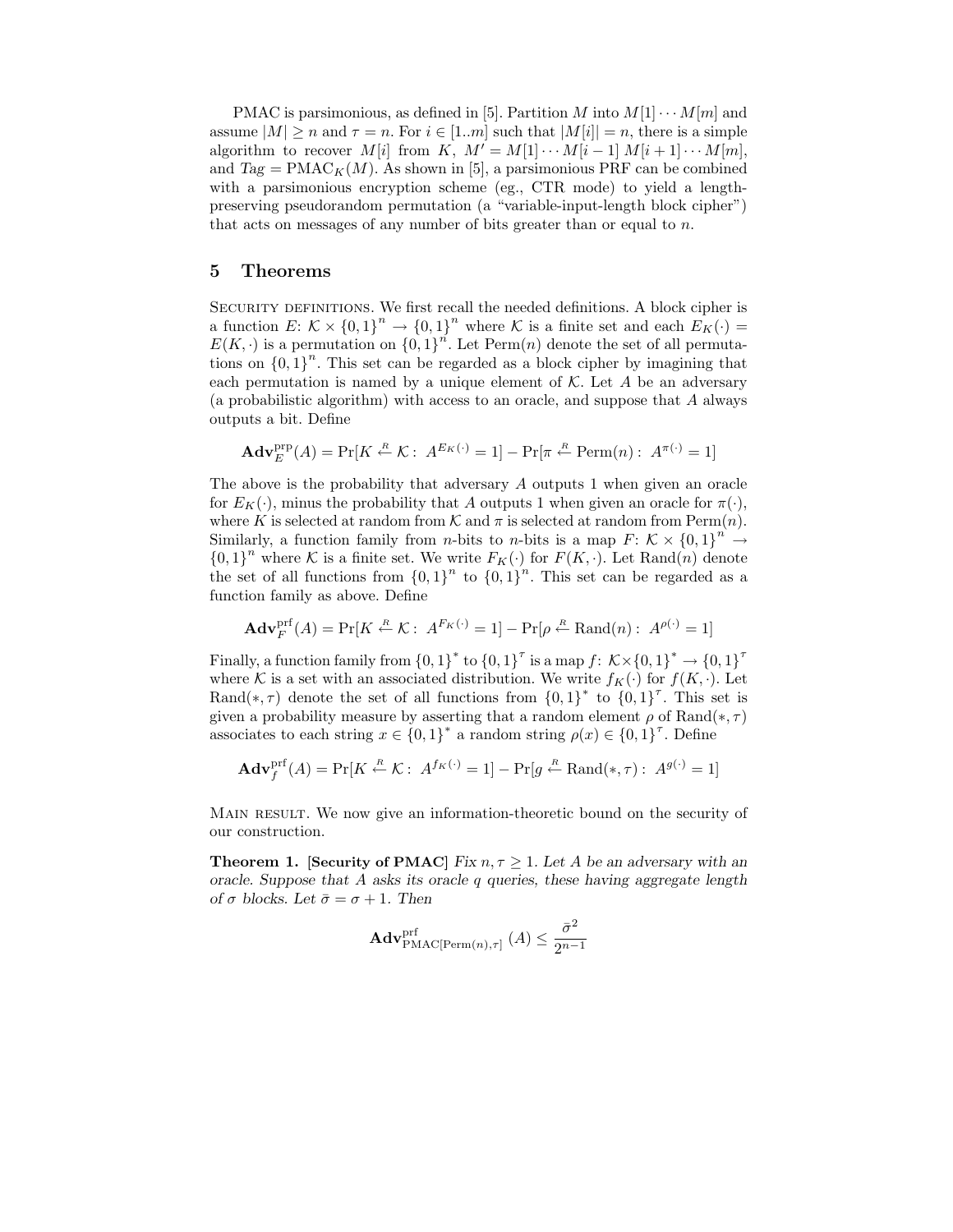$10$  $\stackrel{R}{\leftarrow} \{0,1\}^n$ 11 for  $i \leftarrow 1$  to  $m-1$  do  $\{ X[i] \leftarrow M[i] \oplus \gamma_i \cdot L; \quad Y[i] \stackrel{R}{\leftarrow} \{0,1\}^n \}$ 12  $\Sigma \leftarrow Y[1] \oplus \cdots \oplus Y[m-1] \oplus \mathsf{pad}(M[m])$ 13 if  $|M[m]| = n$  then  $X[m] \leftarrow \Sigma \oplus huge \cdot L$  else  $X[m] \leftarrow \Sigma$ 14  $\mathcal{X} \leftarrow \{X[1], \ldots, X[m]\}$ 15 if there is a repetition in  ${0<sup>n</sup>} ∪ ∠$  then Mcoll ← true 16  $\text{Equal} \leftarrow \{i \in [1 \dots \min\{m, \bar{m}\} - 1]: M[i] = \bar{M}[i]\}$ 17  $U \neq [1..\bar{m}] \setminus Equal$ 18 for  $i \leftarrow 1$  to  $\bar{m} - 1$  do 19 if  $i \in Equal$  then  $\{ \overline{X}[i] \leftarrow X[i]; \overline{Y}[i] \leftarrow Y[i] \}$ 20 if  $i \in Unequal$  then  $\{ \bar{X}[i] \leftarrow \bar{M}[i] \oplus \gamma_i \cdot L; \quad \bar{Y}[i] \stackrel{R}{\leftarrow} \{0,1\}^n \}$ 21  $\bar{\Sigma} \leftarrow \bar{Y}[1] \oplus \cdots \oplus \bar{Y}[\bar{m}-1] \oplus \mathsf{pad}(\bar{M}[\bar{m}])$ 22 if  $|\bar{M}[\bar{m}]| = n$  then  $\bar{X}[\bar{m}] \leftarrow \bar{\Sigma} \oplus \text{huge} \cdot L$  else  $\bar{X}[\bar{m}] \leftarrow \bar{\Sigma}$ 23  $\bar{\mathcal{X}} \leftarrow {\bar{X}[i] : i \in Unequal}$ 24 if  $X \cap \overline{X} \neq \emptyset$  then  $MMcoll \leftarrow \text{true}$ 

Fig. 3. Defining the collision probabilities. Functions  $\text{Mcoll}_n(\cdot)$  and  $\text{MMod}_n(\cdot, \cdot)$ are defined using this game. In lines 14 and 23,  $\mathcal{X}$  and  $\bar{\mathcal{X}}$  are understood to be multisets. The union in line 15 is a multiset union. Recall that huge is a synonym for  $x^{-1}$ .

In the theorem statement and from now on, the aggregate length of messages  $M_1, \ldots, M_q$  asked by A is the number  $\sigma = \sum_{r=1}^q ||M_r||_n$ .

From the theorem above it is standard to pass to a complexity-theoretic analog. Fix parameters  $n, \tau \geq 1$  and block cipher  $E: \mathcal{K} \times \{0,1\}^n \to \{0,1\}^n$ . Let  $A$  be an adversary with an oracle and suppose that  $A$  asks queries having aggregate length of  $\sigma$  blocks. Let  $\bar{\sigma} = \sigma + 1$ . Then there is an adversary B for attacking E that achieves advantage  $\mathbf{Adv}_{E}^{\text{prp}}(B) \geq \mathbf{Adv}_{\text{PMAC}[E,\tau]}^{\text{prf}}(A) - \bar{\sigma}^{2}/2^{n-1}$ . Adversary B asks at most  $\bar{\sigma}$  oracle queries and has a running time equal to A's running time plus the time to compute E on  $\bar{\sigma}$  points, plus additional time of  $cn\bar{\sigma}$  for a constant c that depends only on details of the model of computation.

It is a standard result that being secure in the sense of a PRF implies an inability to forge with good probability. See [4, 15].

STRUCTURE OF THE PROOF. The proof combines two lemmas. The first, the structure lemma, measures the pseudorandomness of PMAC using two functions: the M-collision probability, denoted  $M\text{coll}_n(\cdot)$ , and the MM-collision probability, denoted  $M\text{Mcoll}_n(\cdot, \cdot)$ . The second lemma, the *collision-bounding lemma*, upperbounds  $\text{Mcoll}_n(m)$  and  $\text{MMcoll}_n(m, \bar{m})$ .

We begin by defining  $M\text{coll}_n(\cdot)$  and  $M\text{Mcoll}_n(\cdot, \cdot)$ . Fix n and choose M and M, partitioning them into  $M[1] \cdots M[m]$  and  $\overline{M}[1] \cdots \overline{M}[m]$ . Consider the experiment of Figure 3. When M is a string, let  $\text{Mcoll}_n(M)$  denote the probability that Mcoll gets set to true in line 15 when the program of Figure 3 is run on M. When m is a number,  $\text{Mcoll}_n(m)$  is the maximum value of  $\text{Mcoll}_n(M)$  over all strings M such that  $||M||_n = m$ . Similarly, when M and M are strings, let  $M_{\text{Mcoll}_n}(M, \overline{M})$  denote the probability that MMcoll gets set to true when the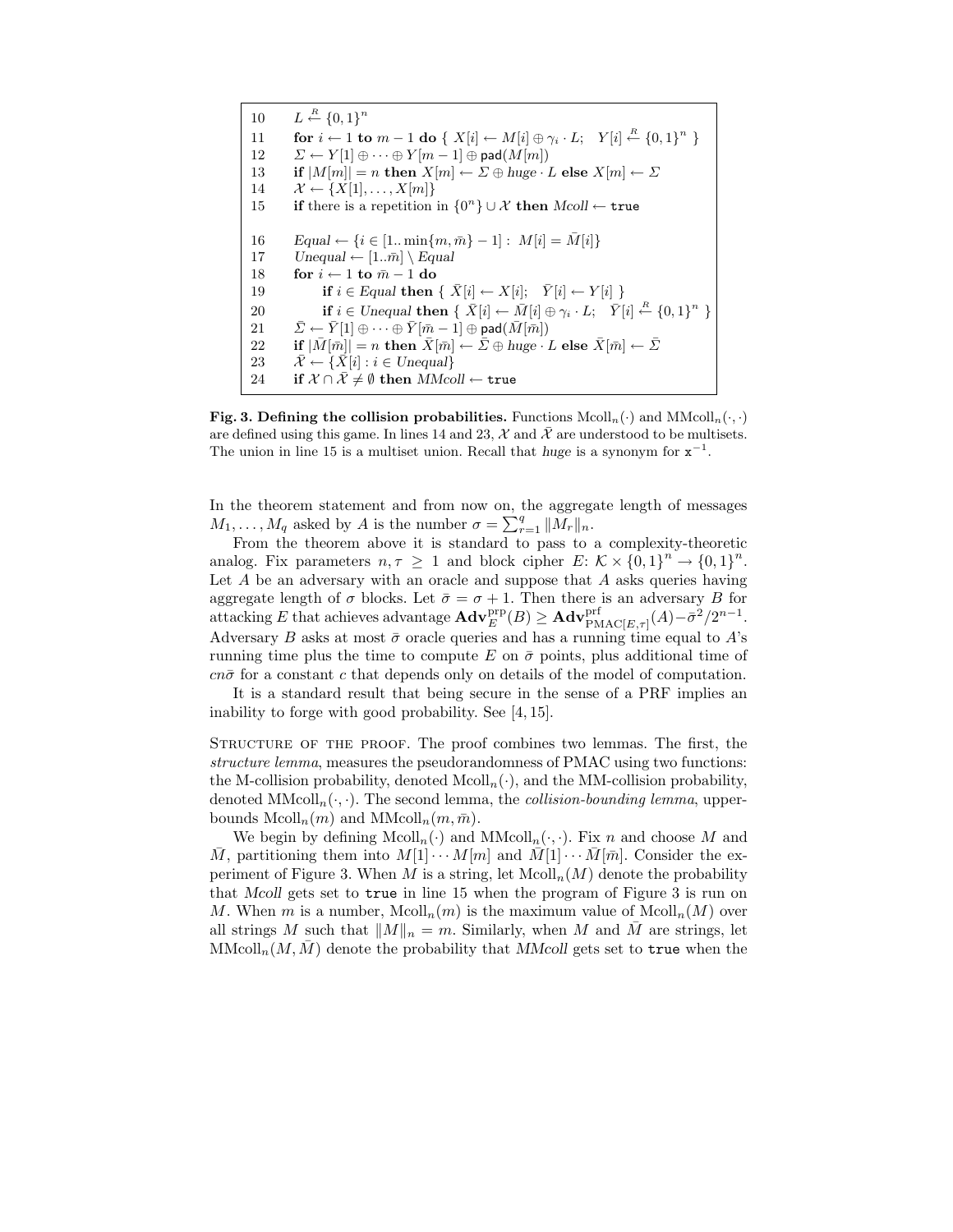program of Figure 3 is run on strings M,  $\overline{M}$ . When m and  $\overline{m}$  are numbers, let  $\text{MMcoll}_n(m, \bar{m})$  denote the maximum value of  $\text{MMcoll}_n(M, \bar{M})$  over all strings M, M such that  $||M||_n = m$  and  $||M||_n = \overline{m}$ . We can now state the structure lemma.

**Lemma 1.** [Structure lemma] Fix  $n, \tau > 1$ . Let A be an adversary that asks q queries, these having an aggregate length of  $\sigma$  blocks. Then

$$
\mathbf{Adv}_{\mathrm{PMAC}[\mathrm{Perm}(n),\tau]}^{\mathrm{prf}}(A) \le
$$
\n
$$
\max_{\substack{m_1,\ldots,m_q\\ \sigma=\sum m\\ m_i\geq 1}}\left\{\sum_{1\leq r\leq q}\mathrm{Mcoll}_n(m_r) + \sum_{1\leq r
$$

The proof of this lemma is found in [10].

EXPLANATION. Informally,  $\text{Mcoll}_n(m)$  measures the probability of running into trouble when the adversary asks a single question  $M$  having block length  $m$ . Trouble means a collision among the values  $X[0], X[1], \ldots, X[m]$ , where  $X[0] =$  $0<sup>n</sup>$  and each  $X[i]$  is the block-cipher input associated to message block i. Informally,  $M_{\text{M}\text{coll}_n}(m, \bar{m})$  measures the probability of running into trouble across two messages, M and M, having lengths m and  $\bar{m}$ . This time trouble means a "non-trivial" collision. That is, consider the  $m + \overline{m} + 1$  points at which the block cipher is applied in processing M and M. There are m points  $X[1], \ldots, X[m],$ another  $\bar{m}$  points  $\bar{X}[1], \ldots, \bar{X}[\bar{m}],$  and then there is the point  $0^n$  (the block cipher was applied at this point to define L). Some pairs of these  $m + \overline{m} + 1$ points could coincide for a "trivial" reason: namely, we know that  $X[i] = \overline{X}[i]$ if  $i < m$  and  $i < \bar{m}$  and  $M[i] = M[i]$ . We say that there is a nontrivial collision between M and M if some other  $X[i]$  and  $\overline{X}[j]$  happened to coincide. Note that M-collisions include collisions with  $0<sup>n</sup>$ , while MM-collisions do not. Also, MMcollisions do not include collisions within a single message (or collisions with  $0^n$ ) because both of these possibilities are taken care of by way of M-collisions.

The structure lemma provides a simple recipe for measuring the maximum advantage of any adversary that attacks the pseudorandomness of PMAC: bound the collision probabilities  $M\text{coll}_n(\cdot)$  and  $M\text{M}\text{coll}_n(\cdot, \cdot)$  and then use the formula. The lemma simplifies the analysis of PMAC in two ways. First, it allows one to excise adaptivity as a concern. Dealing with adaptivity is a major complicating factor in proofs of this type. Second, it allows one to concentrate on what happens to single messages and to a fixed pair of messages. It is easier to think about what happens with one or two messages than what is happening with all  $q$  of them.

Bounding the collision probabilities. The following lemma indicates that the two types of collisions we have defined rarely occur. The proof shall be given shortly.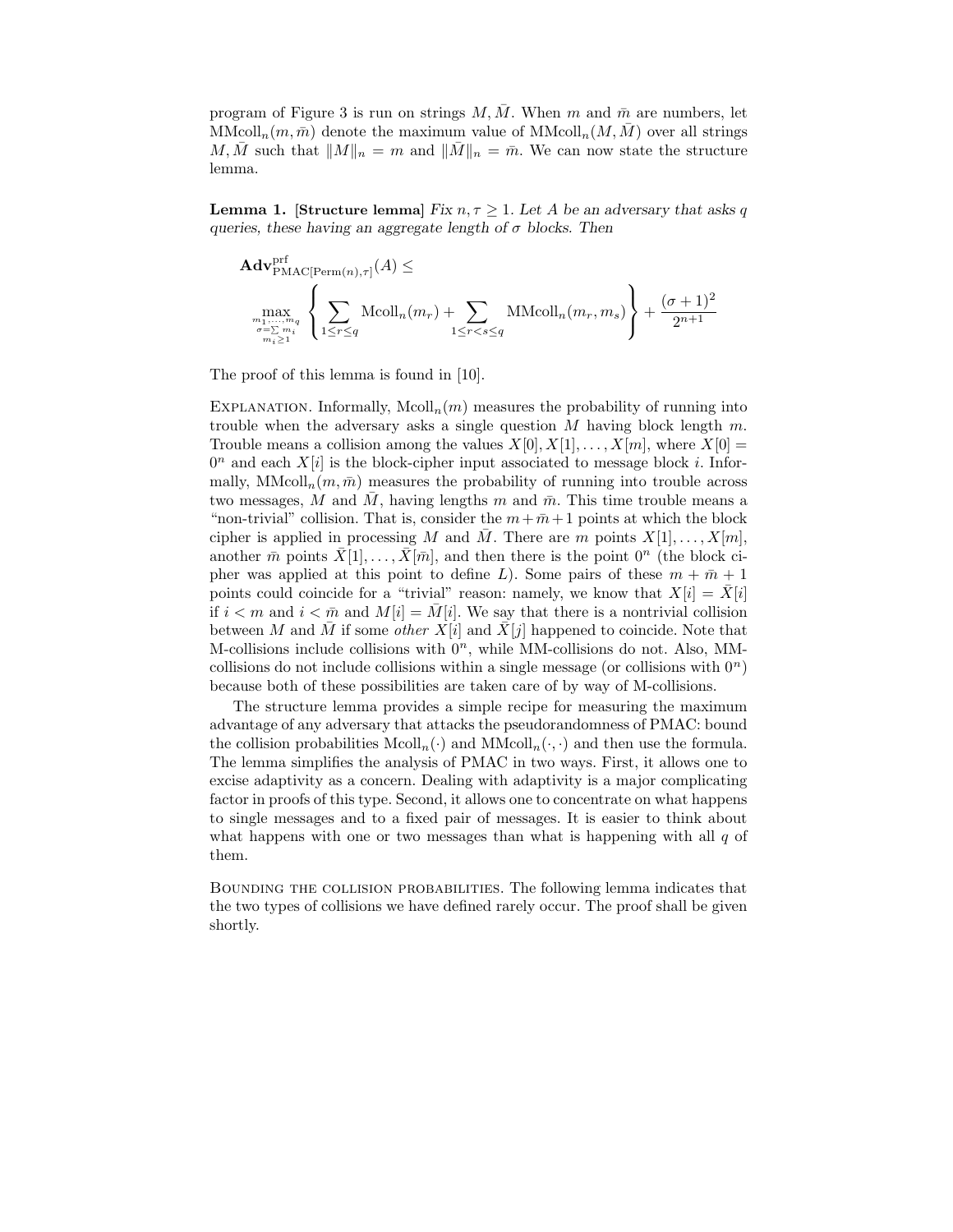**Lemma 2.** [Collision-bounding lemma] Let  $Mcol<sub>n</sub>(·)$  and  $MMod<sub>n</sub>(·,·)$  denote the M-collision probability and the MM-collision probability. Then

$$
\text{Mcoll}_n(m) \le \binom{m+1}{2} \cdot \frac{1}{2^n} \quad \text{and} \quad \text{MModl}_n(m, \bar{m}) \le \frac{m\bar{m}}{2^n}
$$

Concluding the theorem. Pseudorandomness of PMAC, Theorem 1, follows by combining Lemmas 1 and 2. Namely,

$$
\begin{split} &\mathbf{Adv}_{\mathrm{PMAC}[\mathrm{Perm}(n),\tau]}^{\mathrm{prf}} \\ &\leq \max_{m_1,\ldots,m_q \atop m_1\geq 1} \left\{ \sum_{1\leq r\leq q} \mathrm{Mcoll}_n(m_r) + \sum_{1\leq r
$$

where (3) follows because the first sum is maximized with a single message of length  $\sigma$ , while the second sum is maximized by q messages of length  $\sigma/q$ . (These claims can be justified using the method of Lagrange multipliers.) This completes the proof of Theorem 1.

PROOF OF LEMMA 2. We now bound  $\text{Mcoll}_n(m)$  and  $\text{MMcoll}_n(m, \bar{m})$ . To begin, let Unequal' = Unequal $\setminus {\bar{X}}[\bar{m}]$  (multiset difference: remove one copy of  $\bar{X}[\bar{m}]$ ) and define

$$
D_1 = \{0^n\} \qquad D_2 = \{X[1], \dots, X[m-1]\} \qquad D_3 = \{X[m]\}
$$

$$
D_4 = \{\bar{X}[j] : j \in \text{Unequal}'\} \qquad D_5 = \{\bar{X}[\bar{m}]\}
$$

We first show that for any two points  $X[i]$  and  $X[j]$  in the multiset  $D_1 \cup D_2 \cup D_3$ , where  $i < j$  and  $X[0] = 0^n$ , the probability that these two points collide is at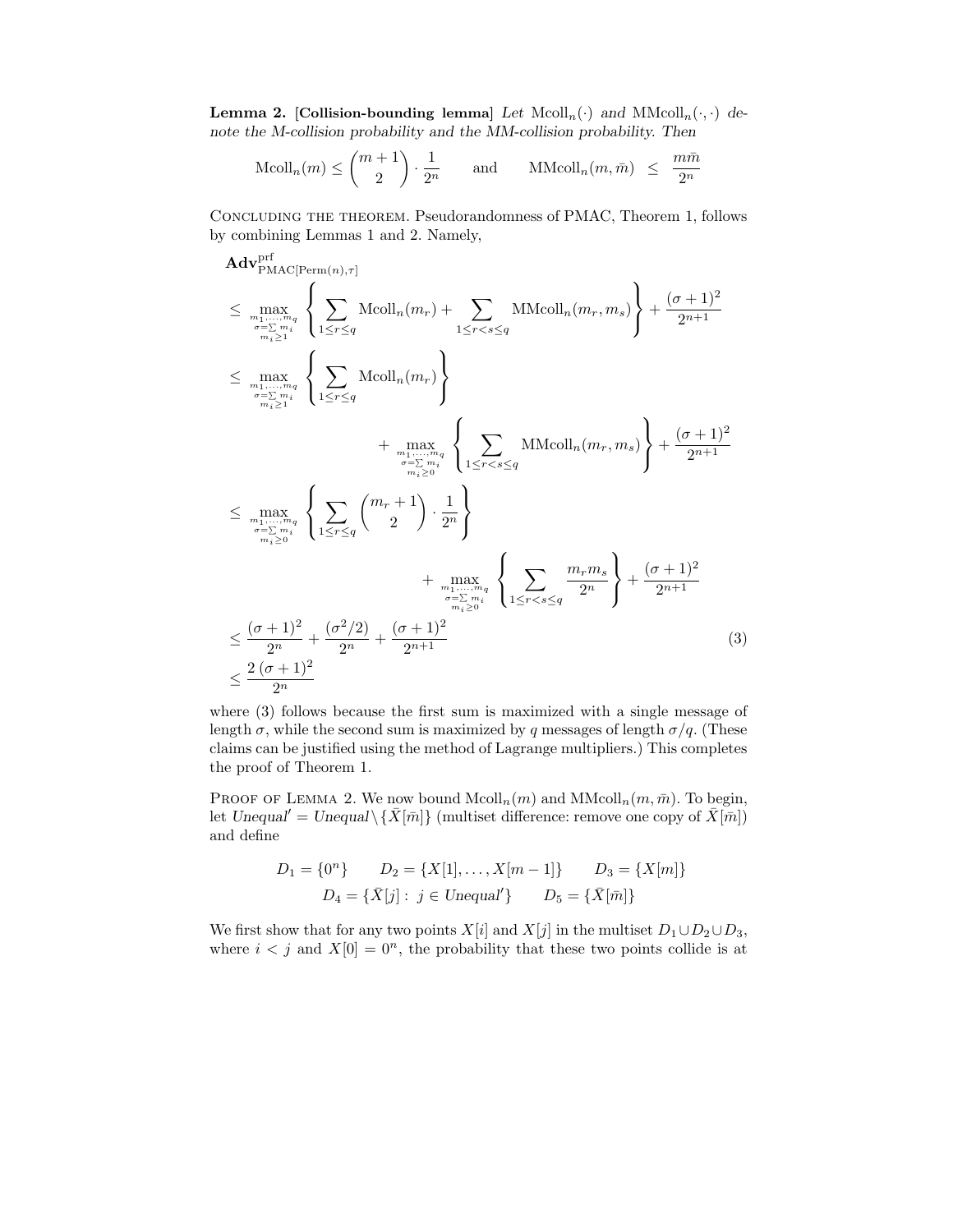most  $2^{-n}$ . The inequality  $\text{Mcoll}_n(m) \leq \binom{m+1}{2} \cdot \frac{1}{2^n}$  follows because there are  $m+1$ points in  $D_1 \cup D_2 \cup D_3$ . Afterwards, we show that for any point  $X[i]$  in  $D_2 \cup D_3$ and any point in  $\bar{X}[j]$  in  $D_4 \cup D_5$ , the probability that they collide is at most  $2^{-n}$ . The inequality  $\text{MMod}_n(m, \bar{m}) \leq \frac{m\bar{m}}{2^n}$  follows because  $|D_2 \cup D_3| \cdot |D_4 \cup D_5| \leq m\bar{m}$ .

To show  $\text{Mcoll}_n(m) \leq \binom{m+1}{2} \cdot \frac{1}{2^n}$  consider the following four cases:

CASE  $(D_1, D_2)$ :  $Pr[0^n = X[i]] = Pr[M[i] \oplus \gamma_i \cdot L = 0^n] = Pr[L = \gamma_i^{-1} \cdot M[i]] =$  $2^{-n}$ . We have used that  $\gamma_i$  is nonzero and we are working in a field. (We will continue to use this without mention.)

CASE  $(D_1, D_3)$ : If  $|M[m]| < n$  and  $m \geq 2$  then  $\Sigma$  is a random *n*-bit string and so  $Pr[0^n = X[m]] = Pr[0^n = \Sigma] = Pr[0^n = Y[1] \oplus \cdots Y[m-1] \oplus pad(M[m])] =$  $2^{-n}$ . If  $|M[m]| = n$  and  $m \ge 2$  then  $\Sigma$  is a random *n*-bit string that is independent of L and so  $Pr[0^n = X[m]] = Pr[0^n = \Sigma \oplus huge \cdot L] = 2^{-n}$ . If  $|M[m]| < n$ and  $m = 1$  then  $Pr[0^n = X[1]] = Pr[0^n = pad(M[m])] = 0$ . If  $|M[m]| = n$  and  $m = 1$  then  $Pr[0^n = X[1]] = Pr[0^n = pad(M[m]) \oplus huge \cdot L] = 2^{-n}$ .

CASE  $(D_2, D_2)$ : For  $i, j \in [1..m-1], i < j$ ,  $Pr[X[i] = X[j]] = Pr[M[i] \oplus \gamma_i \cdot L =$  $M[j] \oplus \gamma_j \cdot L] = \Pr[M[i] \oplus M[j] = (\gamma_i \oplus \gamma_j) \cdot L] = 2^{-n}$  because  $\gamma_i \neq \gamma_j$  for  $i \neq j$ . (Here one assumes that  $j < 2<sup>n</sup>$  because the lemma gives a non-result anyway if  $j$  were larger.)

CASE  $(D_2, D_3)$ : Assume that  $m \geq 2$ , for otherwise there is nothing to show. Suppose first that  $|M[m]| < n$ . Then  $Pr[X[i] = X[m]] = Pr[M[i] \oplus \gamma_i \cdot L = \Sigma].$ The value  $\Sigma$  is uniformly random and independent of L, so this probability is  $2^{-n}$ . Suppose next that  $|M[m]| = n$ . Then  $Pr[X[i] = X[m]] = Pr[M[i] \oplus \gamma_i \cdot L =$  $\Sigma \oplus \text{huge} \cdot L$ ] =  $\Pr[M[i] \oplus \Sigma = (\gamma_i \oplus \text{huge} \cdot L]$ . This value is  $2^{-n}$  since  $\gamma_i \neq \text{huge}$ . Here we are assuming that  $i < 2^{n-1}$ , which is without loss of generality since a larger value of  $i$ , and therefore  $m$ , would give a non-result in the theorem statement.

Moving on, to show that  $\text{MMcoll}_n(m, \bar{m}) \leq \frac{m\bar{m}}{2^n}$  we verify the following four cases:

CASE  $(D_2, D_4)$ : Let  $i \in [1..m-1]$  and  $j \in Unequal'$  and consider  $Pr[X[i] =$  $\bar{X}[j]] = \Pr[M[i] \oplus \gamma_i \cdot L = \bar{M}[j] \oplus \gamma_j \cdot L] = \Pr[M[i] \oplus \bar{M}[j] = (\gamma_i \oplus \gamma_j) \cdot L$ . If  $i \neq j$  then  $\gamma_i \neq \gamma_j$  and this probability is  $2^{-n}$ . If  $i = j$  then the probability is 0 since, necessarily,  $M[i] \neq M[j]$ .

CASE  $(D_2, D_5)$ : Suppose that  $|\overline{M}[\overline{m}]| < n$ . Then  $Pr[X[i] = \overline{X}[\overline{m}]] = Pr[M[i] \oplus$  $\gamma_i \cdot L = \overline{\Sigma}$ ] = 2<sup>-n</sup> because  $\overline{\Sigma}$  is independent of L. Suppose that  $|\overline{M}[\overline{m}]| = n$ . Then  $Pr[X[i] = \overline{X}[\overline{m}]] = Pr[M[i] \oplus \gamma_i \cdot L = \overline{E} \oplus huge \cdot L] = Pr[M[i] \oplus \overline{E} =$  $(\gamma_i \oplus huge) \cdot L] = 2^{-n}$  because  $\overline{\Sigma}$  is independent of L and  $\gamma_i \neq huge$ .

CASE  $(D_3, D_4)$ : Suppose that  $|M[m]| < n$ . Then  $Pr[X[m] = \overline{X}[j]] = Pr[\Sigma =$  $\overline{M}[j] \oplus \gamma_j \cdot L] = 2^{-n}$  because  $\Sigma$  is independent of L. Suppose that  $|M[m]| = n$ . Then  $Pr[X[m] = \overline{X}[j]] = Pr[\Sigma \oplus huge \cdot L = \overline{M}[j] \oplus \gamma_j \cdot L] = Pr[\Sigma \oplus \overline{M}[j] =$  $(\gamma_j \oplus huge) \cdot L] = 2^{-n}$  because  $\gamma_j \neq huge$ .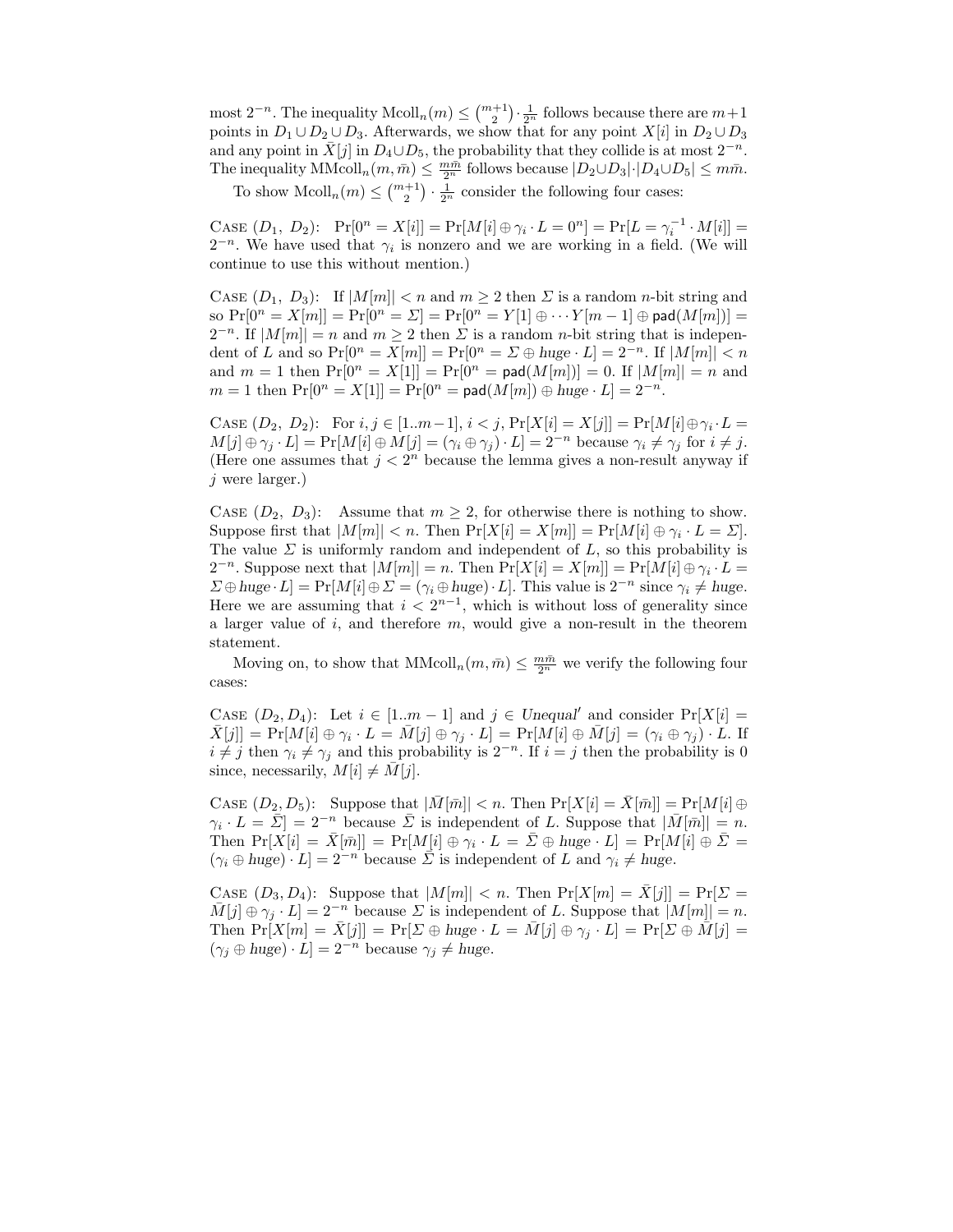| Algorithm     |      | 16 B 128 B 2 KB |      |
|---------------|------|-----------------|------|
| PMAC-AES128   | 22.1 | 18.7            | 18.4 |
| CBCMAC-AES128 | 18.9 | 17.4            | 17.1 |

Fig. 4. Performance results. Numbers are in cycles per byte (cpb) on a Pentium 3, for three message lengths, the code written in assembly.

CASE  $(D_3, D_5)$ : Suppose that  $|M[m]| < n$  and  $|M[\bar{m}]| < n$ . If  $m > \bar{m}$  then  $Pr[X[m] = \overline{X}[\overline{m}]] = Pr[\overline{X} = \overline{X}] = 2^{-n}$  because of the contribution of  $Y[m-1]$ in  $\Sigma$ —a random variable that is not used in the definition of  $\Sigma$ . If  $m < \bar{m}$  then  $Pr[X[m] = \overline{X}[\overline{m}]] = Pr[\overline{X} = \overline{X}] = 2^{-n}$  because of the contribution of  $\overline{Y}[\overline{m} - 1]$  in  $\bar{\Sigma}$ —a random variable that is not used in the definition of  $\Sigma$ . If  $m = \bar{m}$  and there is an  $i < m$  such that  $M[i] \neq \overline{M}[i]$  then  $Pr[X[m] = \overline{X}[\overline{m}]] = Pr[\overline{X} = \overline{X}] = 2^{-n}$ because of the contribution of  $\bar{Y}[i]$  in  $\bar{Z}$ —a random variable that is not used in the definition of  $\Sigma$ . If  $m = \bar{m}$  and for every  $i < m$  we have that  $M[i] = M[i],$ then, necessarily,  $M[m] \neq \overline{M}[m]$ . In this case  $Pr[\Sigma = \overline{\Sigma}] = 0$ , as the two checksums differ by the nonzero value  $\textsf{pad}(M[m]) \oplus \textsf{pad}(\overline{M}[m])$ .

Suppose that  $|M[m]| = n$  and  $|\overline{M}[\overline{m}]| = n$ . Then  $X[m]$  and  $\overline{X}[m]$  are offset by the same amount, huge  $\cdot L$ , so this offset is irrelevant in computing  $Pr[X|m] =$  $\bar{X}[\bar{m}]$ . Proceed as above.

Suppose that  $|M[m]| < n$  and  $|\bar{M}[\bar{m}]| = n$ . Then  $Pr[X[m] = \bar{X}[m]] = Pr[\Sigma =$  $\bar{\Sigma}\oplus \text{huge } L]=2^{-n}$  since  $\Sigma$  and  $\bar{\Sigma}$  are independent of L. Similarly, if  $|M[m]|=n$ and  $|\overline{M}[\overline{m}]| < n$ , then  $Pr[X[m] = \overline{X}[m]] = 2^{-n}$ . This completes the proof.

#### 6 Performance

A colleague, Ted Krovetz, implemented PMAC-AES128 and compared its performance in an entirely sequential setting to that of CBCMAC-AES128. The latter refers to the "basic" CBC MAC; nothing is done to take care of length-variability or the possibility of strings which are not a multiple of the block length. The code was written in modestly-optimized assembly under Windows 2000 sp1 and Visual C++ 6.0 sp4. All data fit into L1 cache. Disregarding the one-block message in Figure 4 we see that, in a serial environment, PMAC-AES128 was about 8% slower than CBCMAC-AES128. A more aggressively optimized implementation of CBCMAC-AES128, due to Helger Lipmaa, achieves 15.5 cpb for 1 KByte message lengths [20]. Adding the same 8%, we expect that this code could be modified to compute PMAC at a rate of about 16.7 cpb. In general, differences in implementation quality would seem to be a more significant in determining implementation speed than the algorithmic difference between PMAC and the CBC MAC.

Though some or all of the  $L(i)$ -values are likely to be pre-computed, calculating all of these values "on the fly" is not expensive. Starting with  $0<sup>n</sup>$  we form successive offsets by xoring the previous offset with  $L, 2 \cdot L, L, 4 \cdot L, L, 2 \cdot L, L$ ,  $8 \cdot L$ , and so forth, making the expected number of  $a \cdot x$ -operations to compute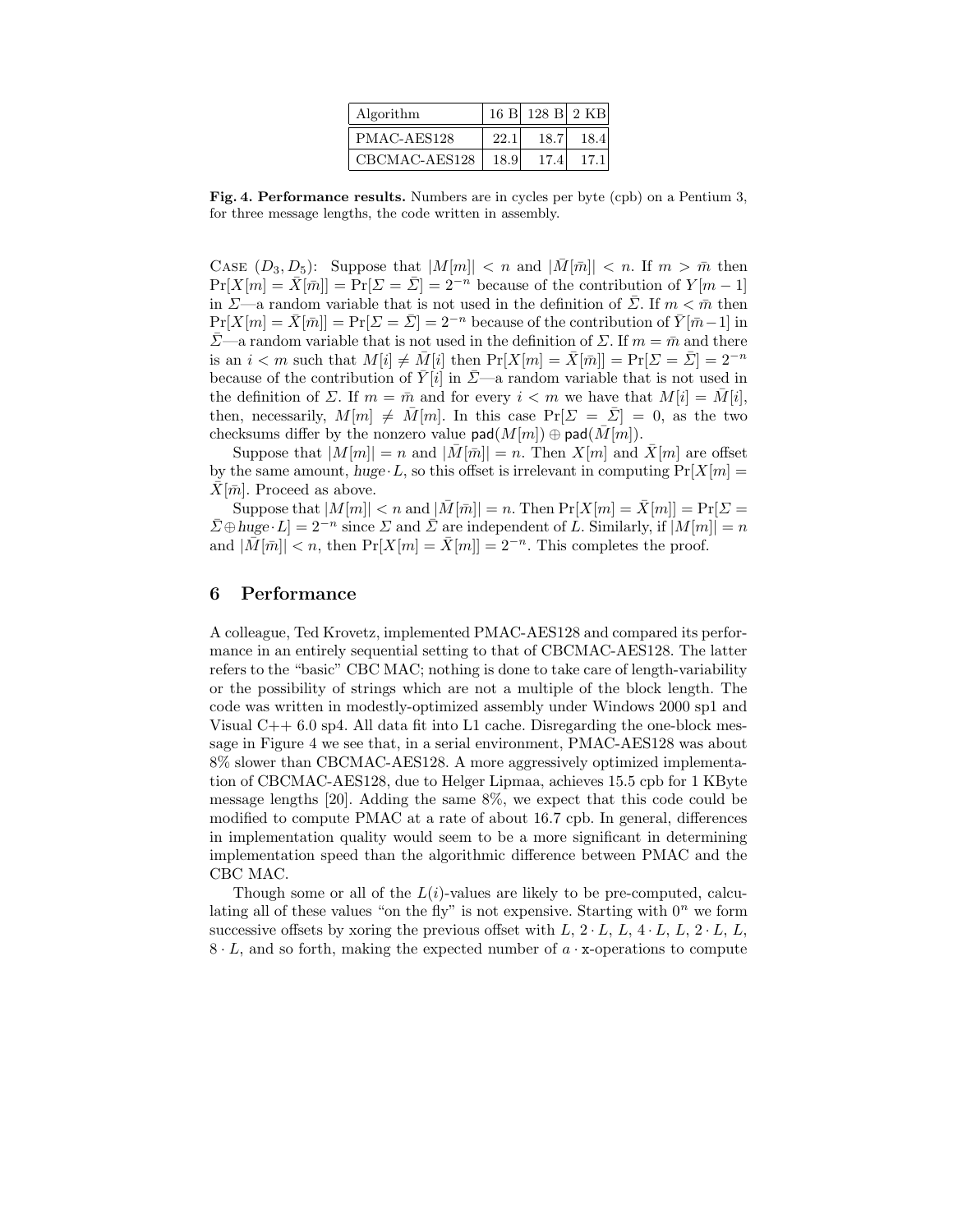an offset at most  $\sum_{i=1}^{\infty} i/2^{i+1} = 1$ . For  $n = 128$ , each  $a \cdot x$  instruction requires a 128-bit shift and a conditional 32-bit xor.

### Acknowledgments

We would like to thank several people for helpful comments on drafts of this manuscript: Michael Amling, Mihir Bellare, Johan Håstad, Ted Krovetz, David McGrew, David Wagner, and the Eurocrypt program committee. Special thanks to Ted, who wrote reference code, prepared test vectors, and collected performance data. Virgil Gligor described [14] to Rogaway at Crypto '00 and that event, along with the announcement of a NIST modes-of-operation workshop in October 2000, inspired the current work.

This paper was written while Rogaway was on leave from UC Davis, visiting the Department of Computer Science, Faculty of Science, Chiang Mai University.

#### References

- 1. M. BELLARE, R. CANETTI, and H. KRAWCZYK. Keying hash functions for message authentication. Advances in Cryptology — CRYPTO '96. Lecture Notes in Computer Science, vol. 1109, Springer-Verlag, pp. 1–15, 1996. Available at URL www-cse.ucsd.edu/users/mihir
- 2. M. BELLARE, S. GOLDWASSER, and O. GOLDREICH. Incremental cryptography and applications to virus protection. Proceedings of the 27th Annual ACM Symposium on the Theory of Computing (STOC '95). ACM Press, pp. 45–56, 1995. Available at URL www.cs.ucdavis.edu/∼rogaway
- 3. M. BELLARE, R. GUÉRIN AND P. ROGAWAY. "XOR MACs: New methods for message authentication using finite pseudorandom functions." Advances in Cryptology — CRYPTO '95. Lecture Notes in Computer Science, vol. 963, Springer-Verlag, pp. 15–28, 1995. Available at URL www.cs.ucdavis.edu/∼rogaway
- 4. M. Bellare, J. Kilian, and P. Rogaway. The security of the cipher block chaining message authentication code. Journal of Computer and System Sciences, vol. 61, no. 3, Dec 2000. (Full version of paper from Advances in Cryptology — CRYPTO '94. Lecture Notes in Computer Science, vol. 839, pp. 340–358, 1994.) Available at URL www.cs.ucdavis.edu/∼rogaway
- 5. M. Bellare and P. Rogaway. Encode-then-encipher encryption: How to exploit nonces or redundancy in plaintexts for efficient encryption. Advances in Cryptology — ASIACRYPT '00. Lecture Notes in Computer Science, vol. 1976, Springer-Verlag, 2000. Available at URL www.cs.ucdavis.edu/∼rogaway
- 6. A. Berendschot, B. den Boer, J.P. Boly, A. Bosselaers, J. Brandt, D. Chaum, I. Damg˚ard, M. Dichtl, W. Fumy, M. van der Ham, C.J.A. Jansen, P. Landrock, B. Preneel, G. Roelofsen, P. de Rooij, and J. Vandewalle. Integrity primitives for secure information systems, Final report of RACE integrity primitives evaluation (RIPE-RACE 1040). Lecture Notes in Computer Science, vol. 1007, Springer-Verlag, 1995.
- 7. D. Bernstein. Floating-point arithmetic and message authentication. Unpublished manuscript. Available at URL http://cr.yp.to/papers.html#hash127